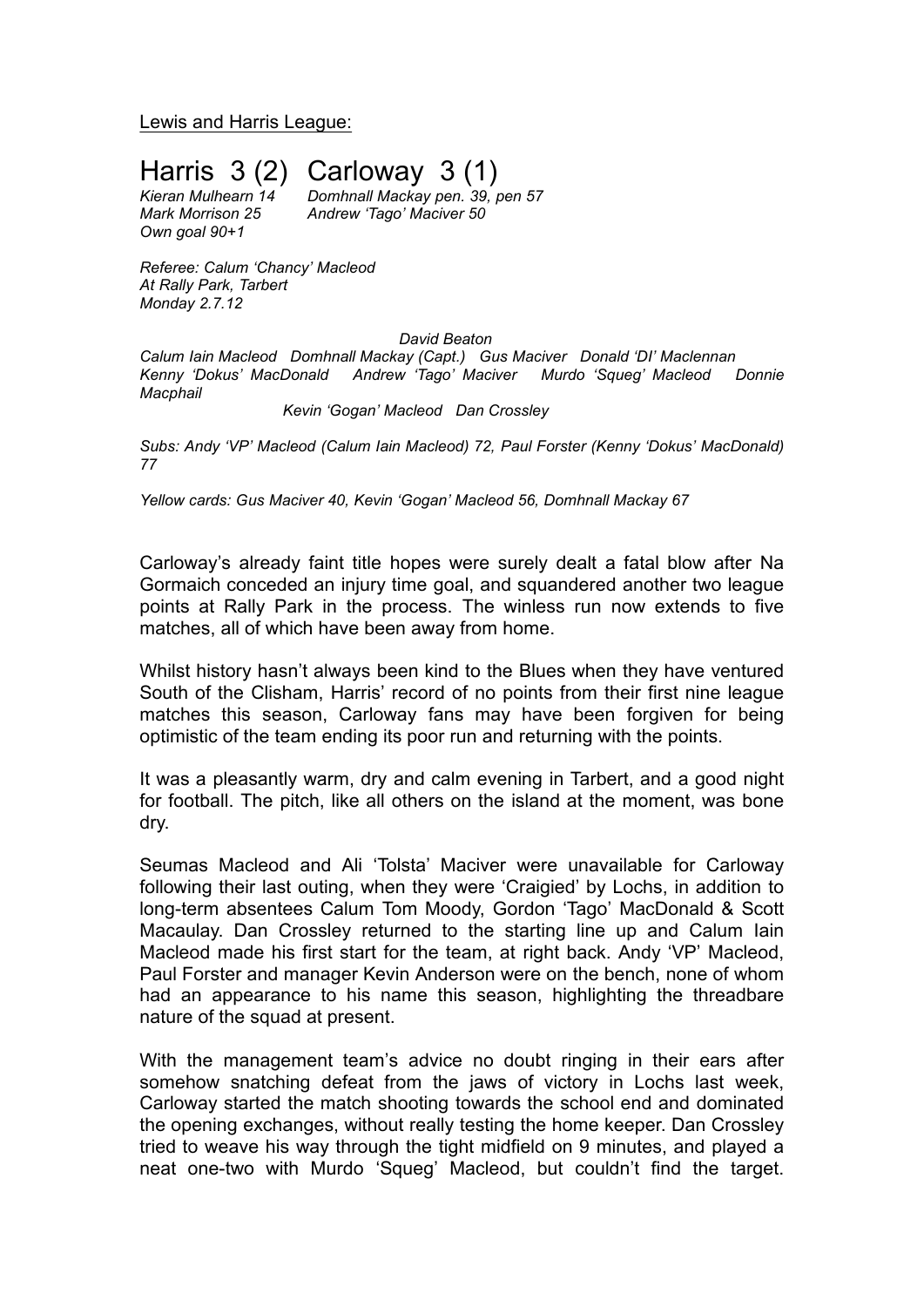Macleod then presented Kevin 'Gogan' Macleod with a half chance which cleared the bar.

Harris took the lead after 14 minutes with their first real opportunity, when an innocuous ball wasn't dealt with properly by the visiting defence, who then allowed Kieran Mulhearn too much space to lift the ball over David Beaton with a cool finish from the edge of the box.

Carloway were stung by this setback and immediately went up the park searching for an equaliser. Just two minutes after falling behind, Gus Maciver played the ball to Kenny 'Dokus' MacDonald out on the right. MacDonald's cross into the home box struck a hand and referee 'Chancy' Macleod had no hesitation in awarding the visitors a penalty. Dan Crossley stepped up to take it, but his shot was well saved by Harris goalkeeper Macrae low to his left hand side.

The visitors continued to probe and Kenny 'Dokus' MacDonald found the side netting with a shot on 20 minutes. However, Harris were clearly buoyed by their early goal and a dangerous free kick had to be headed to safety by Andrew 'Tago' Maciver. From the resultant corner, a free header really ought to have seen the Carloway net bulge for a second time.

The home side had another opportunity on 24 minutes when a long kick out by Macrae was touched on and eventually scrambled for a corner. A minute later, Harris went 2-0 in front when Mark Morrison split the defence running on to a through ball and lobbed Beaton with aplomb. Carloway were really up against it now.

Na Gormaich continued to take the game to Harris. On 29 minutes, a well placed free kick into the Harris box by Gus Maciver was begging to be put away. A minute later, Andrew 'Tago' Maciver headed narrowly over the bar after a pass from Donnie Macphail. In the  $34<sup>th</sup>$  minute, another free kick by Gus Maciver was headed on towards goal by Kevin 'Gogan' Macleod. The Harris keeper couldn't gather cleanly but Kenny 'Dokus' MacDonald couldn't take advantage.

Domhnall Mackay then played a clever ball up to Kevin 'Gogan' who managed to round the home keeper, but was taken wide to his right. His cut back was cleared by the hard-pressed home defence. Good close control from Dan Crossley provided another opportunity for Kevin 'Gogan' Macleod but his low drive flashed just wide of the post.

In the 38<sup>th</sup> minute the match took a dramatic twist. Another forward surge by Carloway wasn't cleared and with Dan Crossley poised to knock the loose ball into the net, it was handled on the line by Ali Morrison. Despite the howls of protest from the home ranks, the referee was left with no option but to award Carloway a second penalty and brandish a red card to the 16 year old defender, son of Hearrach stalwart Angus 'Nigger' Morrison. Captain Domhnall Mackay assumed the penalty taking duties and halved the deficit with a well drilled shot low to the keeper's right. 2-1 and game on now.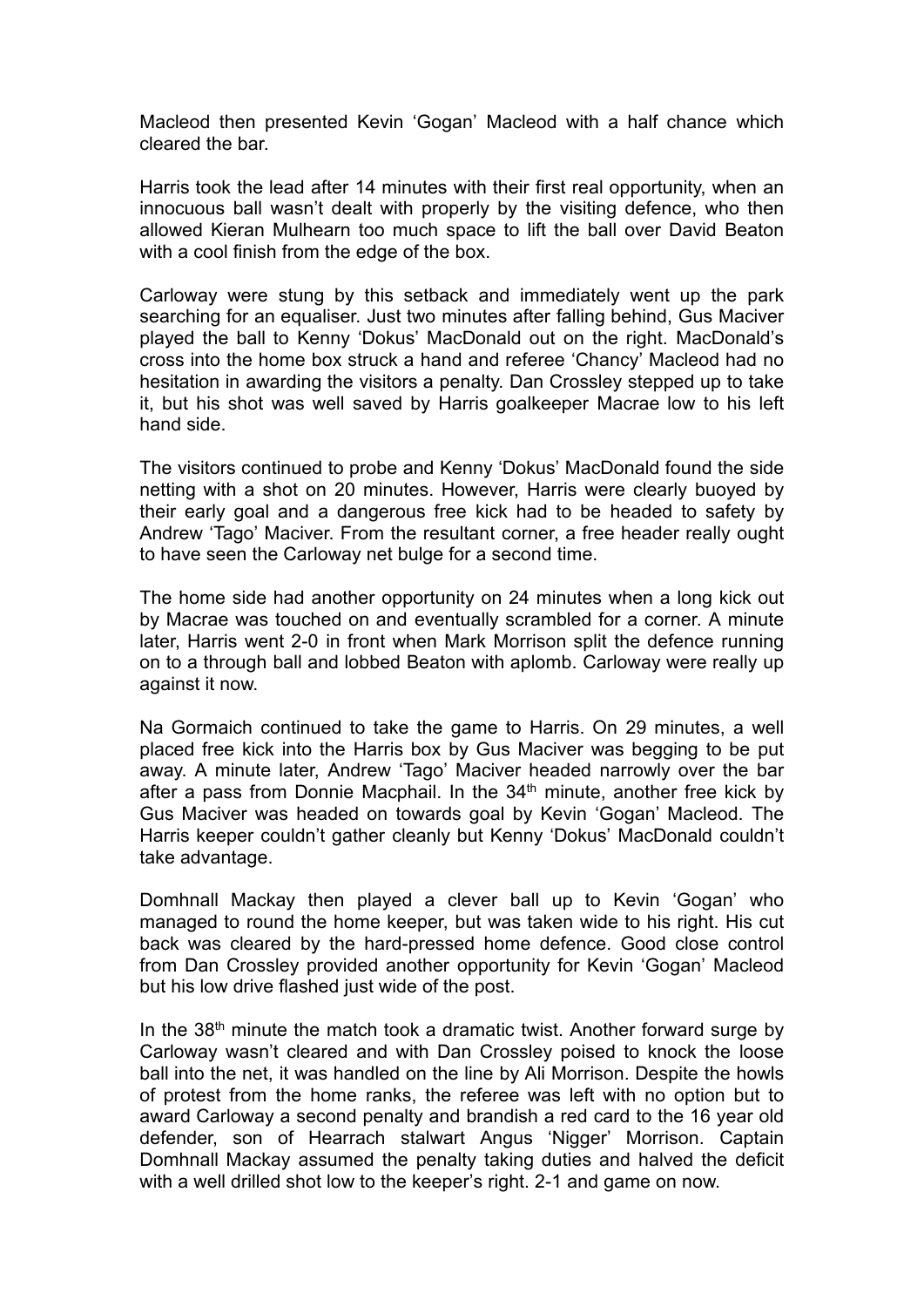Gus Maciver was next in the referee's notebook for handling on the bye line near the corner flag. Two minutes later, Carloway had the ball in the net again when Dan Crossley finished off a neat pass from Murdo 'Squeg' Macleod, but he was adjudged offside. Then, with half time approaching, a Carloway corner was cleared to half way, where a Harris striker took advantage of a rare error by Gus Maciver and headed for goal. However, he was forced wide and the chance was lost.

Half time: Harris 2 Carloway 1

The half time interval allowed the home side to re-organise following their numerical disadvantage. Carloway, on the other hand, were looking to capitalise on this and try to open up the home side on a very tight pitch. In the opening minute of the second half, Na Gormaich created another chance when the ever-improving DI Maclennan crossed to Kenny 'Dokus' MacDonald who hit the side netting. This was followed by forceful midfield play from Andrew 'Tago' Maciver picking up the ball, playing a neat one-two and crossing to Kevin 'Gogan' whose shot was blocked.

Carloway sensed blood, and in the  $50<sup>th</sup>$  minute parity was restored when an exquisite arcing Murdo 'Squeg' cross from the right wing was met gleefully by Andrew 'Tago' Maciver around 12 yards out to head into the net. It was now 2-2 and The Blues were looking for a third. Six minutes later, and a dangerous free kick from Harris was cleared at the second attempt. It was played long for Kevin 'Gogan' to utilise his pace and power to race past defender Kieran Mulhearn. As Macleod bore down on goal and prepared to shoot, Mulhearn clearly brought him down and Carloway had a third penalty. The only question was what colour of card would the referee opt for this time? He considered a yellow card sufficient punishment, on account of another Harris defender being close by, and may have been able to make a covering tackle. Kevin 'Gogan' Macleod also received a yellow card for his unorthodox celebration of the penalty award. Despite Harris protests at the award, Domhnall Mackay kept his nerve and coolly dispatched his second penalty of the evening to give The Blues a 3-2 lead.

The visitors were well on top and dominating the match, as you might expect with an extra man. Harris keeper Macrae misplaced a back pass to the feet of Kenny 'Dokus' MacDonald. He and Dan Crossley tried to engineer some space, but couldn't convert the opportunity. In the 65<sup>th</sup> minute, Crossley's corner on the right was nodded out to the right hand edge of the box and fell to right back Calum Iain Macleod. His well struck low, drilled shot fizzed just past the post with a slight deflection from a Harris foot.

Macleod had an eventful few minutes after this. Firstly, he was the victim of a late body check which went unpunished and shortly after seeming to have recovered; he appeared to pull up injured. He was replaced on 72 minutes by Andy 'VP' Macleod. Paul Forster then came into the fray for Kenny 'Dokus' MacDonald after 77 minutes after MacDonald also seemed to be struggling.